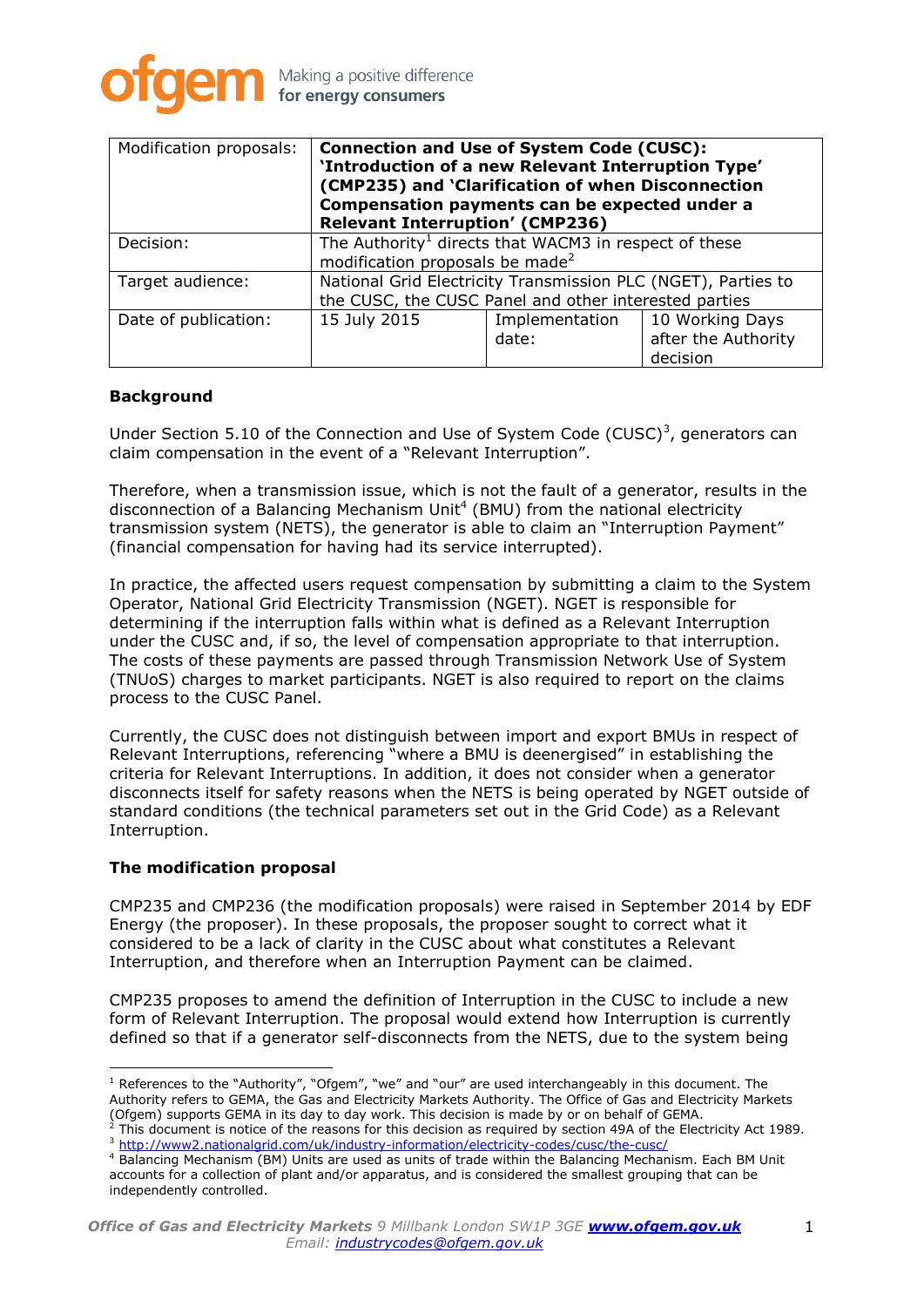operated outside of the technical parameters set out in the Grid Code (Emergency Deenergisation by a User), it would be able to apply for an Interruption Payment.

CMP236 proposes to amend the CUSC to be more specific about the BMU type affected when defining a Relevant Interruption. As the current drafting of the CUSC does not distinguish between import and export BMUs, the proposal would amend the CUSC to specify that if service is interrupted to either an Export BMU<sup>5</sup> or Associated Affected Export BMU<sup>6</sup>, compensation can be claimed.

CMP235 and CMP236 were amalgamated by the CUSC Panel into a single proposal (the Original) due to the similarity in subject matter. The workgroup, which assessed the proposals, considered the individual proposals (CMP235 and CMP236) as Workgroup Alternative CUSC Modifications (CMP235 as WACM1 and CMP236 as WACM2). It also developed further WACM alternatives to each proposal with the aim of adding more specific information in the legal drafting about which events would give rise to a Relevant Interruption claim. This was done by reference to clauses in the Grid Code which would lead to a generator disconnection from the NETS, for example, operation of the NETS outside of specified Frequency ranges and Voltage limits. The alternative to the Original amalgamated proposal was developed as WACM3 and the alternatives to CMP235 (WACM1) and to CMP236 (WACM2) were developed as WACM4 and WACM5 respectively. Therefore there were six options for consideration.

The proposer considered that the Original (the amalgamated CMP235 and CMP236) better facilitates applicable CUSC objectives (a)<sup>7</sup> and (b)<sup>8</sup>. It suggested that it would increase clarity in the CUSC by better defining Relevant Interruptions, which would incentivise NGET to operate an efficient and reliable network in line with its transmission licence, and also reduce the risk of interruption, thereby, reducing the risk to generators and facilitating competition.

The workgroup raised concerns that CMP235 could lead generators to self disconnect in order to claim Interruption Payments. It also raised concerns about CMP236 leading to a perverse incentive for generators to build less robust in feed connections as loss in import connections would be compensated for under the proposals.

# **CUSC Panel<sup>9</sup> recommendation**

 $\overline{a}$ 

At the CUSC Panel meeting on 29 May 2015, the CUSC Panel voted on the CMP235/CMP236 Original and each of the WACMs against the applicable CUSC Objectives. The Panel felt that all alternatives presented were better than the baseline. A majority of the Panel considered that WACM3 would best facilitate achievement of the applicable CUSC objectives and therefore recommended its approval. The Panel members' views are set out in full in the Final Modification Report (FMR).

<sup>&</sup>lt;sup>5</sup> A BMU registered in accordance with Section K of the Balancing and Settlement Code (BSC) in respect of Export (flow of electricity from a plant or apparatus to the NETS).

<sup>&</sup>lt;sup>6</sup> An Export BMU where the Export BMU and Import BMU are comprised in the User's Equipment and the Import BMU is deenergised and as a direct consequence of the deenergisation of the Import Unit the Export BMU is also deenergised.

 $^7$  Objective (a) is the efficient discharge by the licensee of the obligations imposed upon it under the Act and by this licence" and CUSC objective.

 $8$  Objective (b) is facilitating effective competition in the generation and supply of electricity, and (so far as consistent therewith) facilitating such competition in the sale, distribution and purchase of electricity.

 $9$  The CUSC Panel is established and constituted from time to time pursuant to and in accordance with section 8 of the CUSC.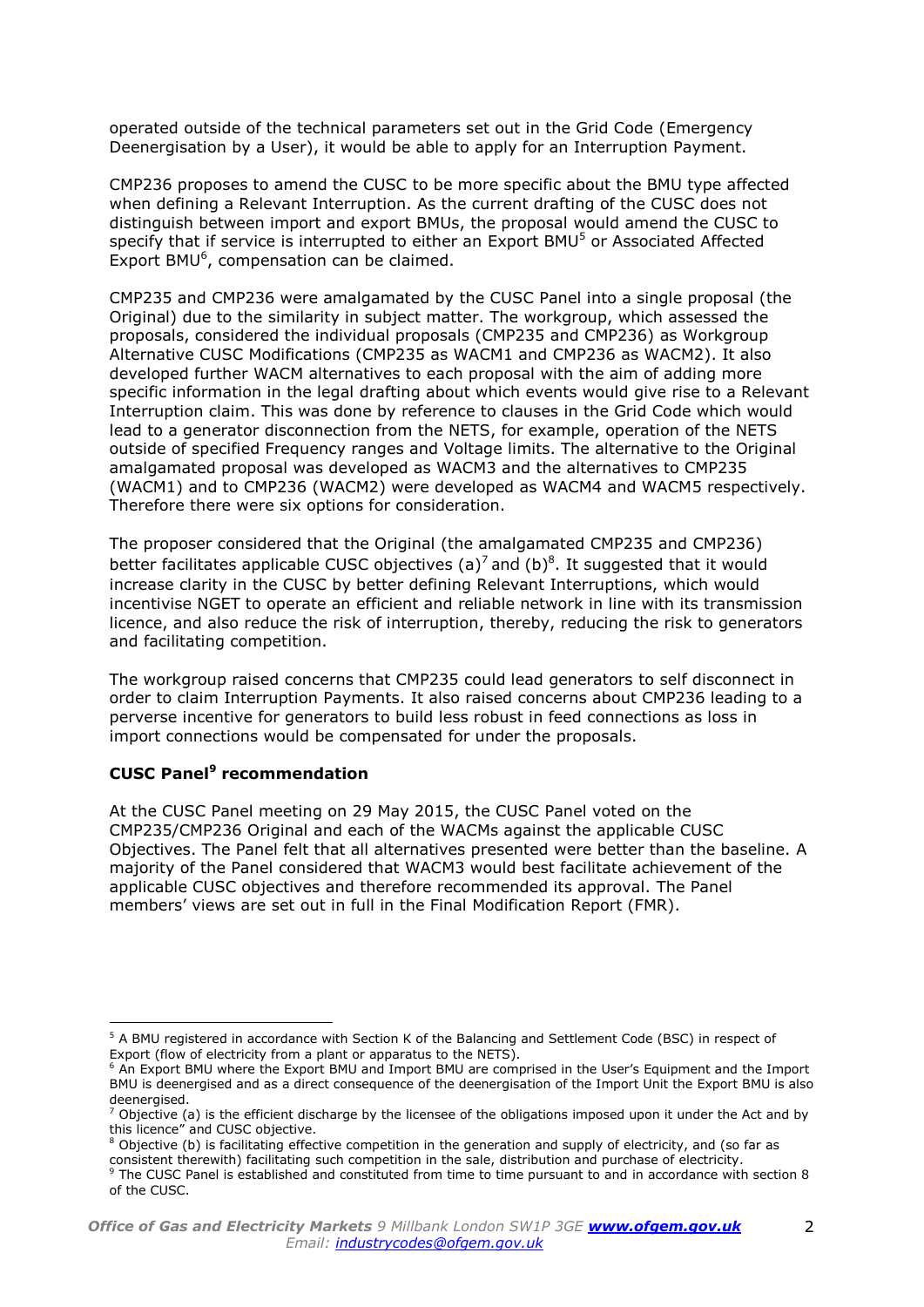### **Our decision**

We have considered the issues raised by the modification proposal and the FMR dated 11 June 2015. We have considered and taken into account the responses to the industry consultation on the modification proposal which are attached to the FMR. $^{10}$ 

We have concluded that:

- implementation of WACM3, the alternative to the Original modification proposal, will better facilitate achieving the applicable CUSC objectives;<sup>11</sup> and
- directing that WACM3 be made is consistent with our principal objective and statutory duties.<sup>12</sup>

#### **Reasons for our decision**

We consider that WACM3 will better facilitate achievement of applicable CUSC objectives (a) and (b) and has a neutral impact on applicable objective (c).

#### *(a) the efficient discharge by the licensee of the obligations imposed upon it under the Act and by this licence*

The majority of the Panel agreed that the Original and all of the WACMs would better facilitate achievement of objective (a). Two panel members felt that the three alternatives, which contain CMP236, would be detrimental against this objective, but did not explicitly express a view on why CMP236 does not facilitate this objective.

The majority Panel view was that the introduction of any of the proposed modifications would add clarity to the CUSC and increase transparency. The Panel felt that reporting would be improved, placing a stronger reputational incentive on NGET to operate within its transmission licence, maintaining and managing the NETS within the expected operational limits. As a result, the proposed modifications would better facilitate this objective.

Two Panel members expressed concerns that the alternative versions of the proposed modifications did not add additional clarity as the Grid Code was not correctly reflected in the modifications.

#### *Our Views*

We agree with the views expressed by the majority of the Panel relating to objective (a) with respect to all the proposed modifications. The Original and all of the alternatives increase clarity in the CUSC about the definition of Relevant Interruption, decreasing the level of ambiguity NGET faces when applying the CUSC to make Interruption Payments. In addition, increasing specificity about which events would give rise to a Relevant Interruption claim adds greater transparency for system users. Increasing clarity for both NGET and users of the NETS results in all parties being better able to fulfil their roles pursuant to the required licence conditions.

The safe and reliable operation of the NETS is an important part of NGET's role as System Operator. NGET is required to address Interruption Payment claims and report on

<sup>&</sup>lt;sup>10</sup> CUSC modification proposals, modification reports and representations can be viewed on NGET's website at: <http://www2.nationalgrid.com/UK/Industry-information/Electricity-codes/CUSC/Modifications/>  $11$  As set out in Standard Condition C10(1) of the electricity Transmission Licence, see:

[https://epr.ofgem.gov.uk//Content/Documents/Electricity%20transmission%20full%20set%20of%20consolidat](https://epr.ofgem.gov.uk/Content/Documents/Electricity%20transmission%20full%20set%20of%20consolidated%20standard%20licence%20conditions%20-%20Current%20Version.pdf) [ed%20standard%20licence%20conditions%20-%20Current%20Version.pdf](https://epr.ofgem.gov.uk/Content/Documents/Electricity%20transmission%20full%20set%20of%20consolidated%20standard%20licence%20conditions%20-%20Current%20Version.pdf)

 $12$  The Authority's statutory duties are wider than matters which the Panel must take into consideration and are detailed mainly in the Electricity Act 1989 as amended.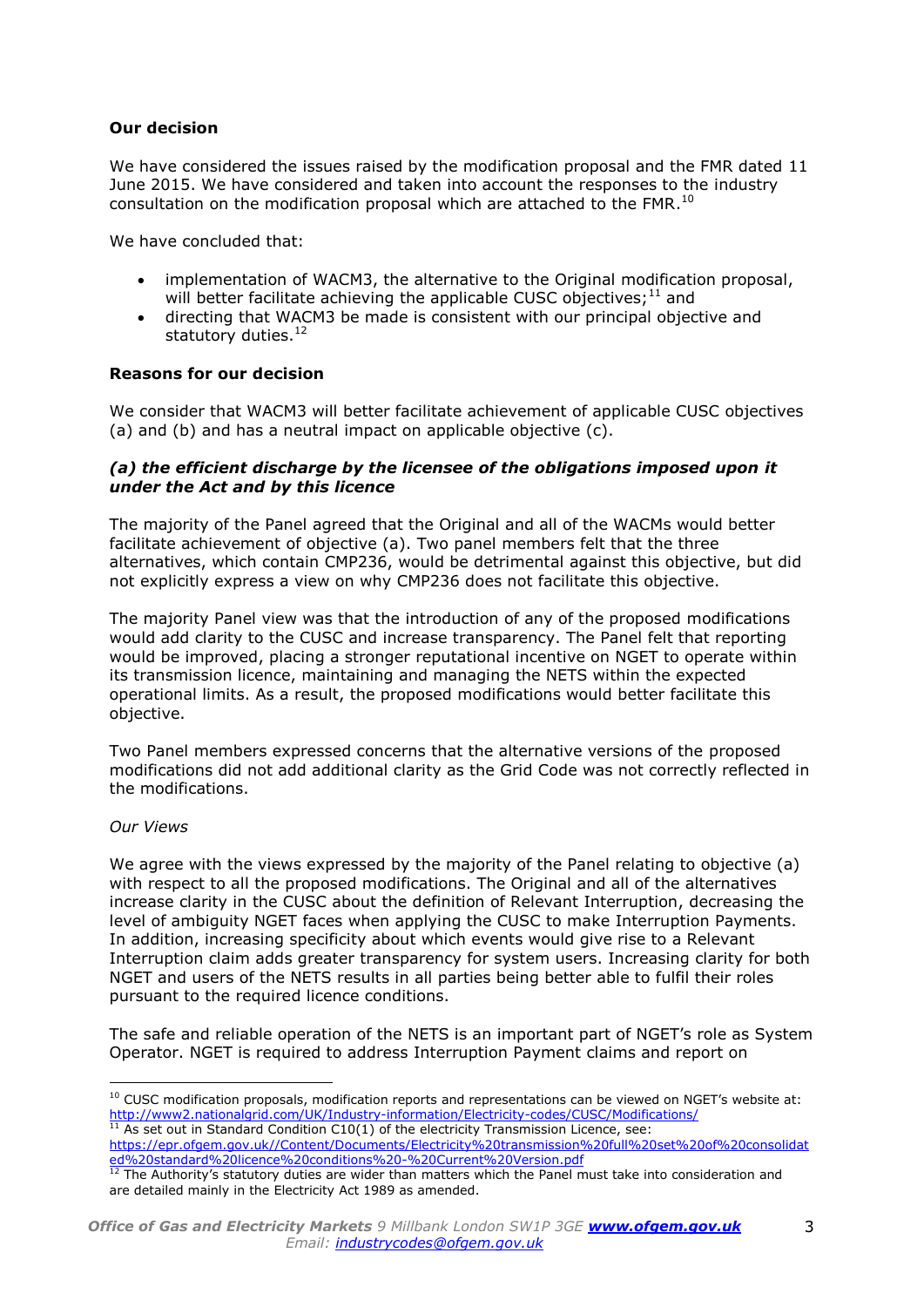interruption payments (as a result of  $CMP212^{13}$ ), which places a reputational incentive on it to ensure the NETS is operated within its licence conditions. Implementing these modifications would encourage NGET to further improve its operational standards due to this reporting condition.

Concerning the alternative solutions, and two Panel members' concerns that the Grid Code is not correctly referenced, our view is that the sections of the Grid Code referenced in the alternative solutions do capture the situations where the NETS is operated outside its licence conditions and which conditions would cause a Relevant Interruption. As a result, the alternative solutions reduce ambiguity, making the application of the CUSC more straightforward and transparent.

We are of the view that the alternative solution to the Original proposal (WACM3) adds further clarity compared to the other proposals as well as the current baseline. It directly outlines situations where NGET may operate the NETS outside of its licence requirements, making claiming interruption payments easier and further incentivising NGET to operate the NETS within its obligations, thereby better facilitating objective (a).

### *(b) facilitating effective competition in the generation and supply of electricity, and (so far as consistent therewith) facilitating such competition in the sale, distribution and purchase of electricity*

As with objective (a), the majority of the Panel, with the exception of two members, felt that CMP235 and CMP236 along with all of their alternatives better facilitate objective (b). They believe the modifications reduce generator risk and decrease ambiguity and perceived inconsistencies in the awarding of compensation payments for disconnection, creating greater certainty in the market, which will facilitate competition.

Two Panel members were concerned that CMP236 and any alternative to it, could lead to one-sided mutualisation as Interruption Payments are socialised through TNUoS charges. In their view, it is a commercial decision made by generators to build more robust demand connections. Increasing the redundancy of a system reduces the likelihood that the loss of an import BMU would result in loss of generation. Consequently, they felt generators with more robust connections should not be subsidising those who have not reinforced their systems. This view was shared by some workgroup members.

Further, workgroup members expressed concerns that there is a potential for generators to intentionally self-disconnect from the system, without cause, in order to claim Interruption Payments which then would result in higher TNUoS charges, which ultimately would be passed on to consumers.

# *Our Views*

 $\overline{a}$ 

We acknowledge the concerns on potential connection design shortfalls, but we consider that design criteria relating to generation connection should be considered within the appropriate design frameworks and not the CUSC. The CUSC outlines commercial arrangements, whereas design of generators and generator connections should be addressed in planning and operational forums, such as the Grid Code or SQSS.

With regards to generators choosing to disconnect from the system in order to receive an interruption payment, the evidence presented to the workgroup suggests this would be uneconomical. This makes intentional disconnection highly improbable.

<sup>&</sup>lt;sup>13</sup> The CMP212 decision is available here[: http://www2.nationalgrid.com/UK/Industry-information/Electricity](http://www2.nationalgrid.com/UK/Industry-information/Electricity-codes/CUSC/Modifications/Concluded-201-250/)[codes/CUSC/Modifications/Concluded-201-250/](http://www2.nationalgrid.com/UK/Industry-information/Electricity-codes/CUSC/Modifications/Concluded-201-250/)